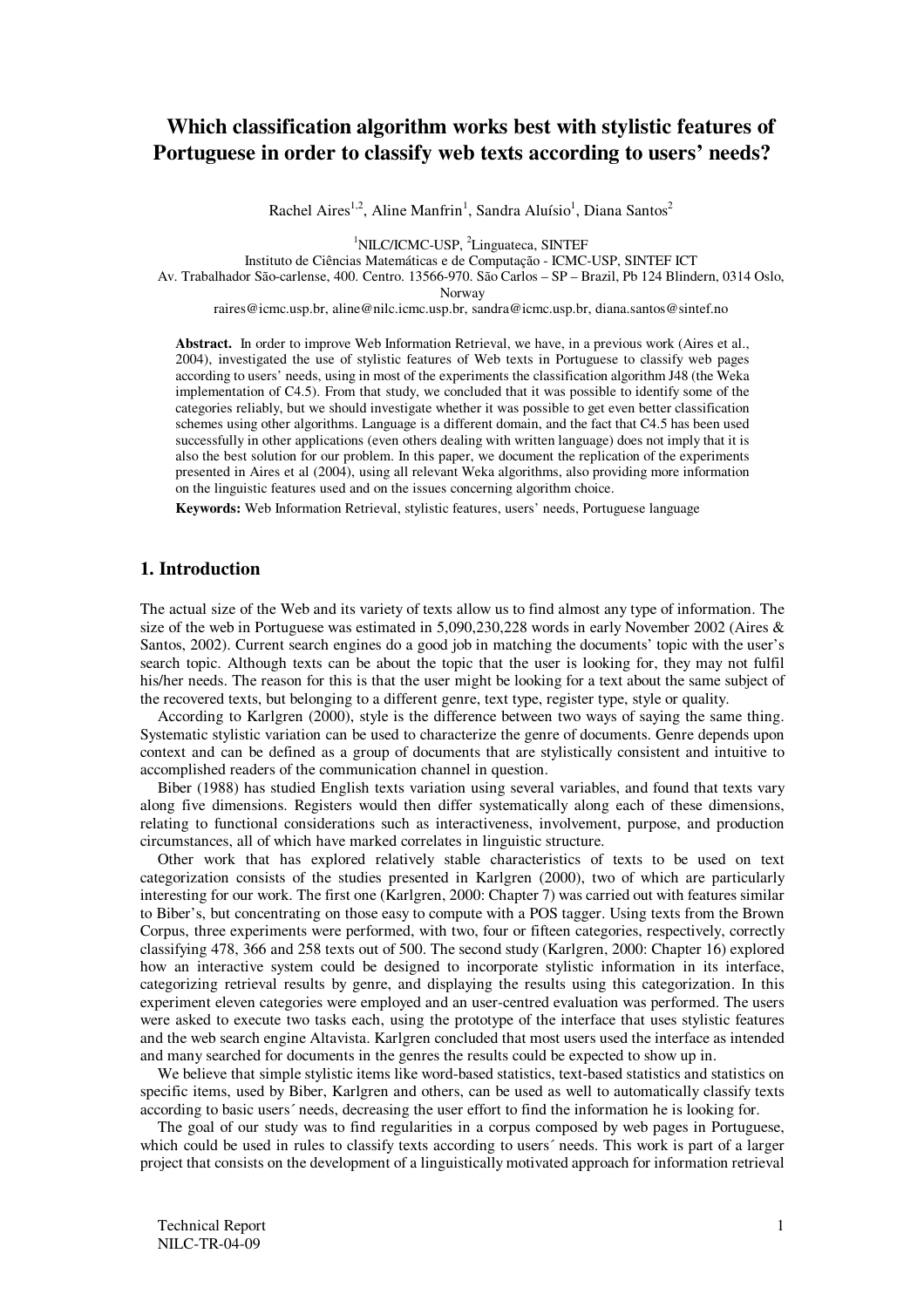for Portuguese, named *Linguarudo<sup>1</sup>. Linguarudo* explores features of the language (Portuguese) during the interpretation of queries, matching and ranking. The results of the work presented here will be used on the dialog interface with the users. Our approach, by default, tries to detect automatically the user's need from his enquiries in natural language, based on pre-defined typical ways of posing questions, but also allows the user to choose the type of need his query is related to.

In the following sections we present the setup of our study and the results of the experiments carried out. The paper ends up with a discussion on the issues concerning algorithms choices.

### **2. Experimental Setup**

#### **2.1 Seven users´ needs**

The classification in seven categories of users´ needs was the outcome of a qualitative analysis of two TodoBr 2 logs (a major Brazilian search engine). We selected these seven items as the most common users' needs by analysing the logs of November 1999 and July 2002. This classification is based on what the user wants:

1) A definition of something or to learn how or why something happens. For example, what are the northern lights? For this need, the best results would be presented by dictionaries and encyclopaedias, or even textbooks, technical articles and reports and texts of the informative genre.

2) To learn how to do something or how something is usually done. For example, find a recipe of his favourite cake, learn how to make gift boxes, or how to install Linux on his computer. Typical results are texts in the instructional genre, such as manuals, textbooks, readers, recipes and even some technical articles or reports.

3) A comprehensive presentation or survey about a given topic, such as a panorama of 20th century American literature. In this case, the best results should be texts of the instructional, informative and scientific genres, e.g. textbooks, reportages and long articles.

4) To read news about a specific subject. For example, what is the current news about the situation in Israel, what were the results of the soccer game on the day before or find about a terrible crime that has just happened in the neighbourhood. The best answers in this case would be texts of the informative genre, e.g. news in newspapers and magazines.

5) To find information about someone or some company or organization. For example, the user wants to know more about his blind date or to find the contact information of someone he met in a conference. Typical answers here are personal, corporation and institutional web pages.

6) To find a specific web page that he wants to visit, but does not remember its URL. For this type of need the results could be from any type of text or genre. The only way to identify this need would be the interface asking the user what type of page he is looking for.

7) To find URLs where he can have access to a given online service. For example, he wants to buy new clothes or to download a new version of software. The best answer to this kind of request is commercial text types (companies or individuals offering products or services).

These seven types are not claimed, however, to cover all kinds of user needs. Users may do all kinds of unpredictable searches, and we are not presuming to be able to recover their intentions by looking only at the logs<sup>3</sup>.

#### **2.2 The Corpus of Web texts**

According to Gorsuch (1983: 332, apud Biber 1988: 65), the data in a factor analysis should include five times as many texts as linguistic features to be analysed. Although we are carrying out a different kind of analysis, we followed this recommendation.

In our experiment we created a corpus with 511 texts extracted from the Web, 73 for each type of need<sup>4</sup> plus additional 73 texts that would not answer any of the six types used (we call it "others"), in order to have a balanced corpus. Picking up the same number of texts for each type we ended up with

<sup>1</sup> http://www.nilc.icmc.usp.br/nilc/projects/linguarudo.html

<sup>2</sup> www.todobr.com.br

 $3$  See Aires & Aluísio (2002) for a preliminary investigation on making intentions explicit.

<sup>&</sup>lt;sup>4</sup> Except for type 6, which, as explained above, can correspond to any kind of text.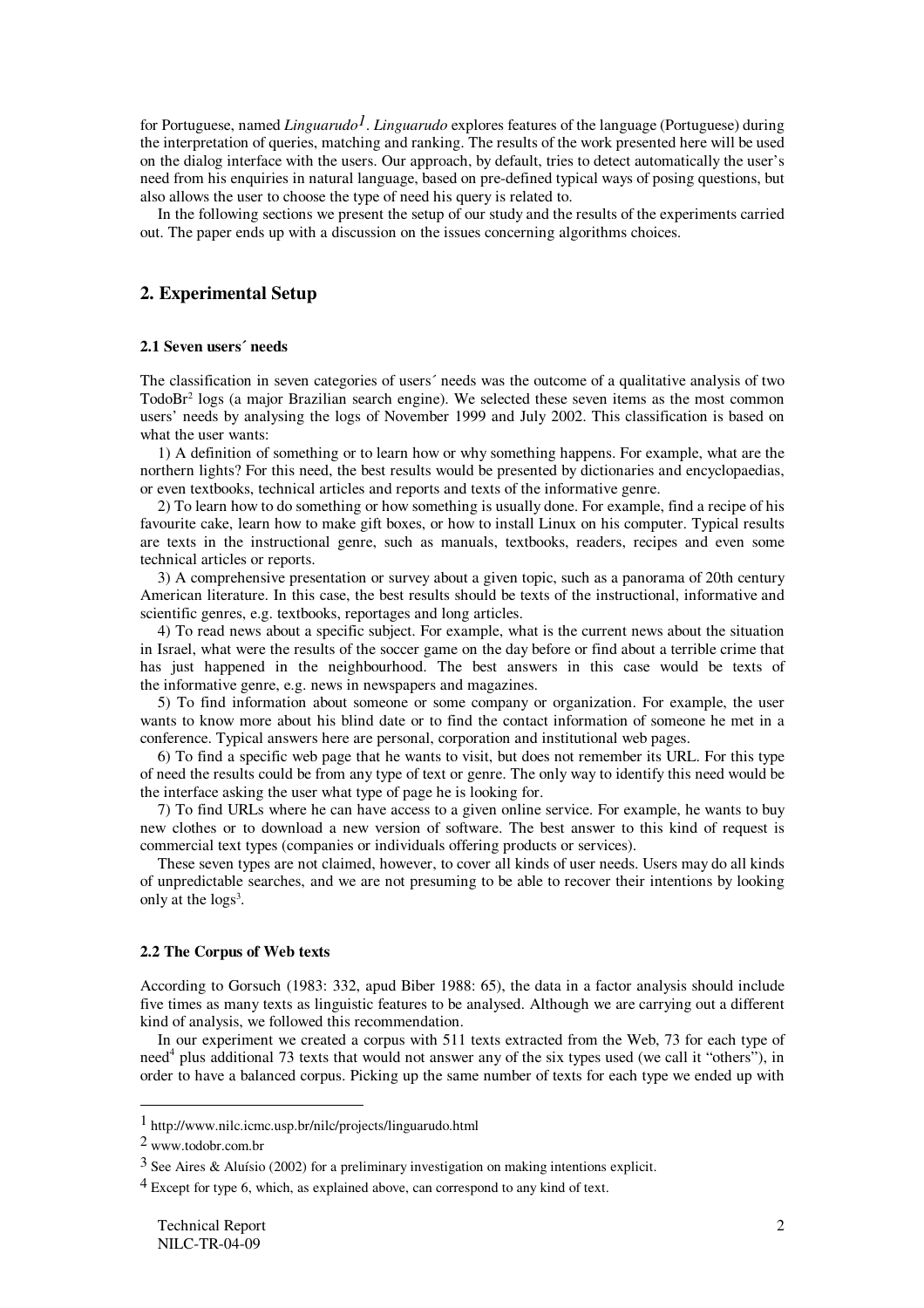considerable differences in the size of the parts of the corpus concerning the number of words, as can be seen in Table 1. We did not consider this difference in the size in words a problem for our study as the training instances are the texts, not their words.

The selection of the texts was carried out by five different persons who were instructed to maximize the variety of genres and subjects that could be relevant for the types of needs 1 to 5 and 7. We have used websites which were already known to contain the sort of things we look for. All the text in the page was used (the web pages were automatically converted into plain text, resulting in losing any text that was part of a picture), and links were not followed. As the variants of Portuguese differ on the lexical, morphological and syntactic levels we decided to use only one variant – the Brazilian Portuguese – in order to prevent interference in the classifier training. The resulting corpus has 640,630 words.

|        |             |         |                                     |                      |                       | others  |
|--------|-------------|---------|-------------------------------------|----------------------|-----------------------|---------|
| 76,841 | 959<br>ジェッシ | 19,6450 | $-\sim$<br>GΩ<br><i>- - - - - -</i> | ,601<br>$\mathbf{b}$ | 20.051<br>.u<br>2 J T | 168,295 |

Table 1: Corpus size per type of user need

It should be noted that while Biber's 481 texts amounted to a corpus with approximately 960,000 words, due to the fact that Web pages/texts are often smaller than texts in other media we only achieved 640,630 words. Another alternative to create the corpus would be to randomly select from a Brazilian Web collection like WBR-99 (Calado, 1999). We avoided this alternative because we would have to classify those pages according to the user's needs we were interested in.

# **2.3 Stylistic Features**

The 46 features<sup>5</sup> used in our study were based on the ones in Biber (1988) and Karlgren (2000). We did not rely on POS taggers, parsers or analysis in other levels, in order not to have to revise manually their output, otherwise errors could interfere with our results. We used mainly closed lists <sup>6</sup>. The 46 features are shown on Figure 1.

| <b>Word-based statistics</b>                                                                                      |  |  |  |
|-------------------------------------------------------------------------------------------------------------------|--|--|--|
| Type/token ratio $(3)$ , capital type token ratio $(4)$ , digit content $(5)$ , average word length in characters |  |  |  |
| $(6)$ , long words $(56 \text{ chars})$ count $(7)$                                                               |  |  |  |
| <b>Text-based statistics</b>                                                                                      |  |  |  |
| Character count (1), average sentence length in characters (2), sentence count (8), average sentence              |  |  |  |
| length in words $(9)$ , text length in words $(10)$                                                               |  |  |  |
| <b>Other statistics</b>                                                                                           |  |  |  |
| the subjective markers "acho", "acredito que", "parece que" and "tenho impressão que" ("I think                   |  |  |  |
| so", "I believe that", "it seems that", "have the impression that") $(11)$                                        |  |  |  |
| the present forms of verb to be "é/são" ("is/are") $(12)$ ;                                                       |  |  |  |
| the word "que" (can be: noun, pronoun, adverb, preposition, conjunction, interjection, emphatic                   |  |  |  |
| particle) (13)                                                                                                    |  |  |  |
| the word "se" ("if/whether" and reflexive pronoun) (14);                                                          |  |  |  |
| the discourse markers "agora", "da mesma forma", "de qualquer forma", "de qualquer maneira" and                   |  |  |  |
| "desse modo" ("now", "on the same way", "anyway", "somehow" and "this way") (15)                                  |  |  |  |
| the words "aonde", "como", "onde", "por que", "qual", "quando", "que" and "quem" on the                           |  |  |  |
| beggining of questions (wh-questions) $(16)$                                                                      |  |  |  |
| "e", "ou" and "mas" as sentence-initial conjunctions ("and", "or", "but") (17);                                   |  |  |  |
| amplifiers (18). Amplifiers scale upwards (Quirk et al, 1992), denoting or an upper extreme of a                  |  |  |  |
| scale or a high degree, high point on the scale. Some examples are: "absolutamente" (absolutely),                 |  |  |  |
| "extremamente" (extremely), "completamente" (completely) and "longe" (far).                                       |  |  |  |
| conjuncts (19). Most conjuncts are adverbs and prepositional phrases (Quirk et al, 1992). Some                    |  |  |  |
| examples are: "além disso" (moreover), "consequentemente" (accordingly), "assim" (thus) and                       |  |  |  |
| "entretanto" (however).                                                                                           |  |  |  |
| downtoners (20). Downtoners have a lowering effect on the force of the verb and many of them                      |  |  |  |
| scale gradable verbs, they can have a slight lowering effect, scale downwards considerably or serve               |  |  |  |
| to express an approximation to the force of the verb (while indicating its non-application) (Quirk et             |  |  |  |

<sup>5</sup> Numbers after the description of the category indicate the feature number used in the classifier.

<sup>6</sup> The lists were elaborated based on both the examples presented in Portuguese grammars, taking out, in some cases, words that could be ambiguos and the examples known by us.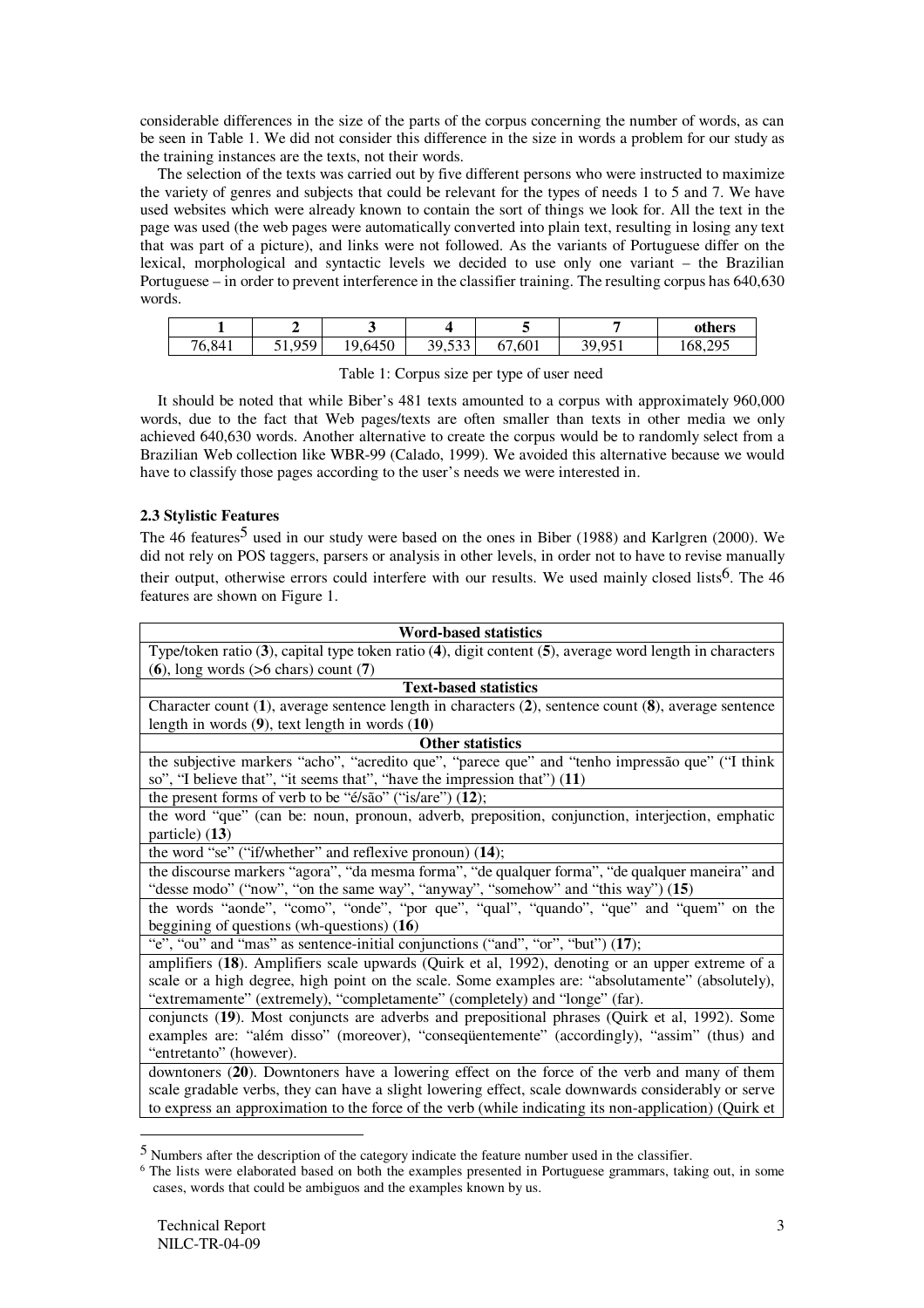| al, 1992). Some examples are: "com exceção" (with the exception), "levemente" (slightly),<br>"parcialmente" (partially) and "praticamente" (practically).                        |
|----------------------------------------------------------------------------------------------------------------------------------------------------------------------------------|
| emphatics (21). Emphatics (emphasizers) have a general heightening effect (Quirk et al, 1992).                                                                                   |
| Some examples are: "definitivamente" (definitely), "é óbvio que" (it is obvious that), "francamente"<br>(frankly) and "literalmente" (literally).                                |
| suasive verbs (22). Some examples are the verbs: <i>aderir</i> (to adhere), <i>distinguir</i> (to distinguish), <i>crer</i>                                                      |
| (to believe) and <i>dar</i> (to give).<br>private verbs (23). Some examples are the verbs: partir (to leave), ter (to have), averiguar (to                                       |
| check) and <i>guardar</i> (to keep).                                                                                                                                             |
| public verbs (24). Some examples are the verbs: <i>abolir</i> (to abolish), <i>promulgar</i> (to promulgate),<br><i>mencionar</i> (to mention) and <i>declarar</i> (to declare). |
| number of definite articles $(25)$ ; number of indefinite articles $(26)$                                                                                                        |
| first $(27)$ , second $(28)$ and third person pronouns $(29)$                                                                                                                    |
| number of demonstrative pronouns (30)                                                                                                                                            |
| indefinite pronouns and pronominal expressions (31)                                                                                                                              |
| number of prepositions $(32)$                                                                                                                                                    |
| place adverbials $(33)$ ; time adverbials $(34)$                                                                                                                                 |
| number of adverbs (35)                                                                                                                                                           |
| number of interjections $(36)$                                                                                                                                                   |
| contractions (37)                                                                                                                                                                |
| causative $(38)$ , final $(39)$ , proportional $(40)$ , temporal $(41)$ , concessive $(42)$ , conditional $(43)$ ,                                                               |
| "conformative" $(44)$ , comparative $(45)$ and consecutive conjunctions $(46)$                                                                                                   |

#### **Figure 1 - The 46 features selected**

The 46 features used to train the classifiers were calculated over the texts using a Perl script.

#### **2.4 The Classification Algorithm**

In our first study (Aires et al., 2004) we used mainly the J48 algorithm available on the Weka collection of machine learning algorithms (Witten & Frank, 2000). J48 is the Weka implementation of the decision tree learner C4.5. C4.5 was chosen for several reasons: it is a well-known classification algorithm, it has already been used in similar studies (Karlgren, 2000) and it can originate easily understandable rules. There are also some other reasons why  $C4.5$  can be a good solution:

- We do not always know the distribution of our features, and some methods presuppose a specific kind of distribution, normal, for example, for all features. However, much linguistic data are not normally distributed (see e.g. Katz, 1996, Bahl et al, 1989, and Yarowsky, 1993). For example, some variables may have a polar or binary distribution. In those cases, it is better to use nonparametric measures (features with no a priori approximation of their value space) than measures based on complex distributional assumptions. Otherwise one would have to hope that the discrepancy would not affect the results, or to recode the variables to follow the required distribution or to try understanding the distribution of the features;
- Many knowledge-based systems combine information from different sources by weighting the sources, most usually doing a linear combination of measurements. But there is no reason always to assume that variables always engage in a relationship that is suitable for linear combination. C4.5 does not assume they do;
- C4.5 is designed to classify into predefined discrete categories (classes) that the training data belong to (as in our case);
- Since C4.5 only processes features one by one, it does not matter that there are interactions between the features we are using, C4.5 only allows interactions in the form of multi-part conditions. That may result in missing some positive effects of the interaction of features, but does not risk a false positive result, originated from a multivariate test based on false assumptions;
- On the case of Languages studies, particularly, Karlgren (2000: Chapter 10) states that "It is also wasteful of linguistic knowledge in the sense that linguists know or should know about interrelations between linguistic variables and not need to throw that information out in order to rediscover some of it in probabilistic formulae. Most importantly, results of this form have low or no explanatory power. Better ways of combining evidence, through production rules, decision trees, general pattern matching techniques, algebraic techniques, and combinations thereof are necessary to be able to make use of and understand linguistic data."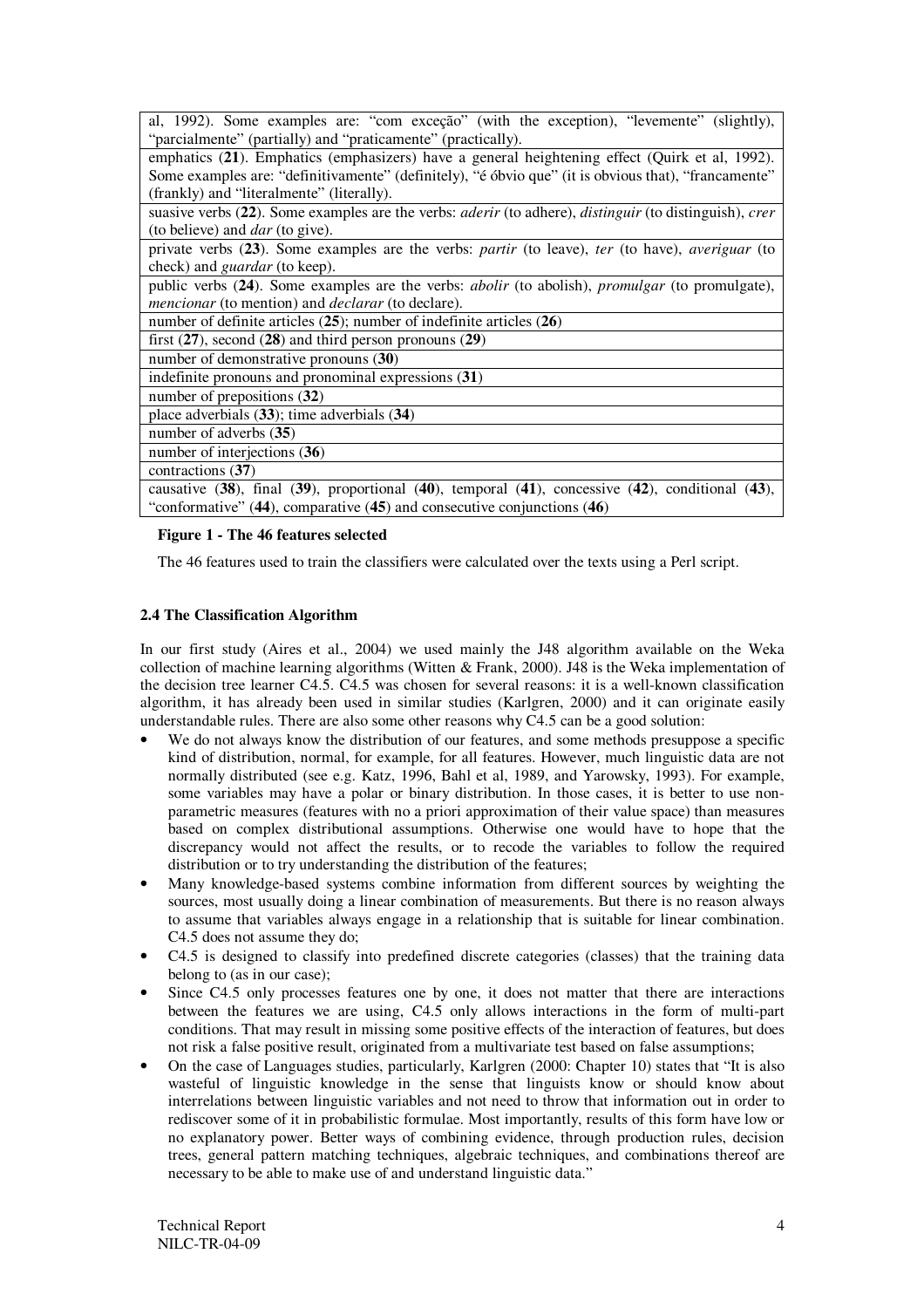Despite of all advantages of C4.5, we must remember that there are several others classification algorithms available for use with similar characteristics, some also developed for non-parametric features. Those algorithms are, in addition, freely available to experiment with. Moreover, language can be seen from different angles; different tasks considering written language can display a different behaviour of the features considered in each case. Furthermore, there is not such vast comparison of classification algorithms for the domain of linguistic features as for other domains, and given that the costs are not high, there is no reason to restrict ourselves to the algorithms found better for other domains. This is why in this paper we decided to replicate the experiments of Aires et al (2004) using all the Weka algorithms which could deal with non-nominal features, with non-numerical classes, with the number of classes we needed (maximum 7) and which did not present errors related to the standard deviation of our features for any of our classes. Forty-four algorithms were used: Naive Bayes, Naive Bayes Multinomial, Naive Bayes Updateable, Multilayer Perceptron, SMO, Simple Logistic, IB1, IBK, KStar, LWL , AdaBoostM1, Attributive Selected Classifier, Bagging, Classification via regression, CV parameter selection, Decorate, Filtered classifier, Logit Boost, Multiclass classifier, Multi Scheme, Ordinal class classifier, Raced incremental logit boost, Random committee, Stacking, Stacking C, Vote, FLR, HyperPipes, VFI, Decision Stump, J48, LMT, Random Forest, Random Tree, REP Tree, User classifier, ZeroR, Conjunctive Rule, OneR, Decision Table, Part, NNGe, Ridor and JRIP. To test the generated classifiers we did a 10-fold cross-validation test.

# **3. Results**

We have trained classifiers using 2, 3 (2 categories plus "others"), 4, 5 (4 categories plus "others"), 6 and 7 categories (6 categories plus "others") (Table 2).

| 2 categories                                                           | 4 categories | 6 categories |
|------------------------------------------------------------------------|--------------|--------------|
| 1) the union of needs 1, 2, 3, 4 and $5(1)$ the union of needs 1, 2, 3 |              | Need 1       |
| $(2)$ need 7                                                           | $2)$ need 4  | Need 2       |
|                                                                        | $3)$ need 5  | Need 3       |
|                                                                        | $4)$ need 7  | Need 4       |
|                                                                        |              | Need 5       |
|                                                                        |              | Need 7       |

#### Table 2: Categories used

Table 3 presents the percentage of correct classifications for the classifiers trained using the different algorithms, considering 7 categories. All the results were calculated using 10 folds crossvalidation, except when mentioned not to. Table 4 presents the percentage of corrects for all the sets of categories for the algorithms J48 (1), Logistic Model Tree (LMT)  $(2 -$  the second best one) and Sequential Minimal Optimisation (SMO)  $(3 -$  the one with the best percentage of corrects for most of the classification schemes (see Table 4). LMT (Landwehr et al, 2003) is a classification algorithm for building 'logistic model trees', which are classification trees with logistic regression functions at the leaves. SMO implements Platt's (1998) sequential minimal optimisation algorithm for training a support vector classifier using scaled polynomial kernels. Transforms output of SVM into probabilities by applying a standard sigmoid function that is not fitted to the data. This implementation does not perform speed-up for linear feature space and sparse input data. It globally replaces all missing values, transforms nominal attributes into binary ones, and normalizes all numeric attributes.

| <b>Algorithm</b> used          | Percentage of correct |  |  |  |  |
|--------------------------------|-----------------------|--|--|--|--|
|                                | <b>Baves</b>          |  |  |  |  |
| <b>Naive Bayes</b>             | 53.62%                |  |  |  |  |
| <b>Naive Bayes Multinomial</b> | 45.83%                |  |  |  |  |
| <b>Naive Bayes Updateable</b>  | 53.62%                |  |  |  |  |
| <b>Functions</b>               |                       |  |  |  |  |
| <b>Multilayer Perceptron</b>   | 53.44%                |  |  |  |  |
| <b>SMO</b>                     | 58.31%                |  |  |  |  |
| <b>Simple Logistic</b>         | 57.33%                |  |  |  |  |
| Lazy                           |                       |  |  |  |  |
| IB1                            | 42.54%                |  |  |  |  |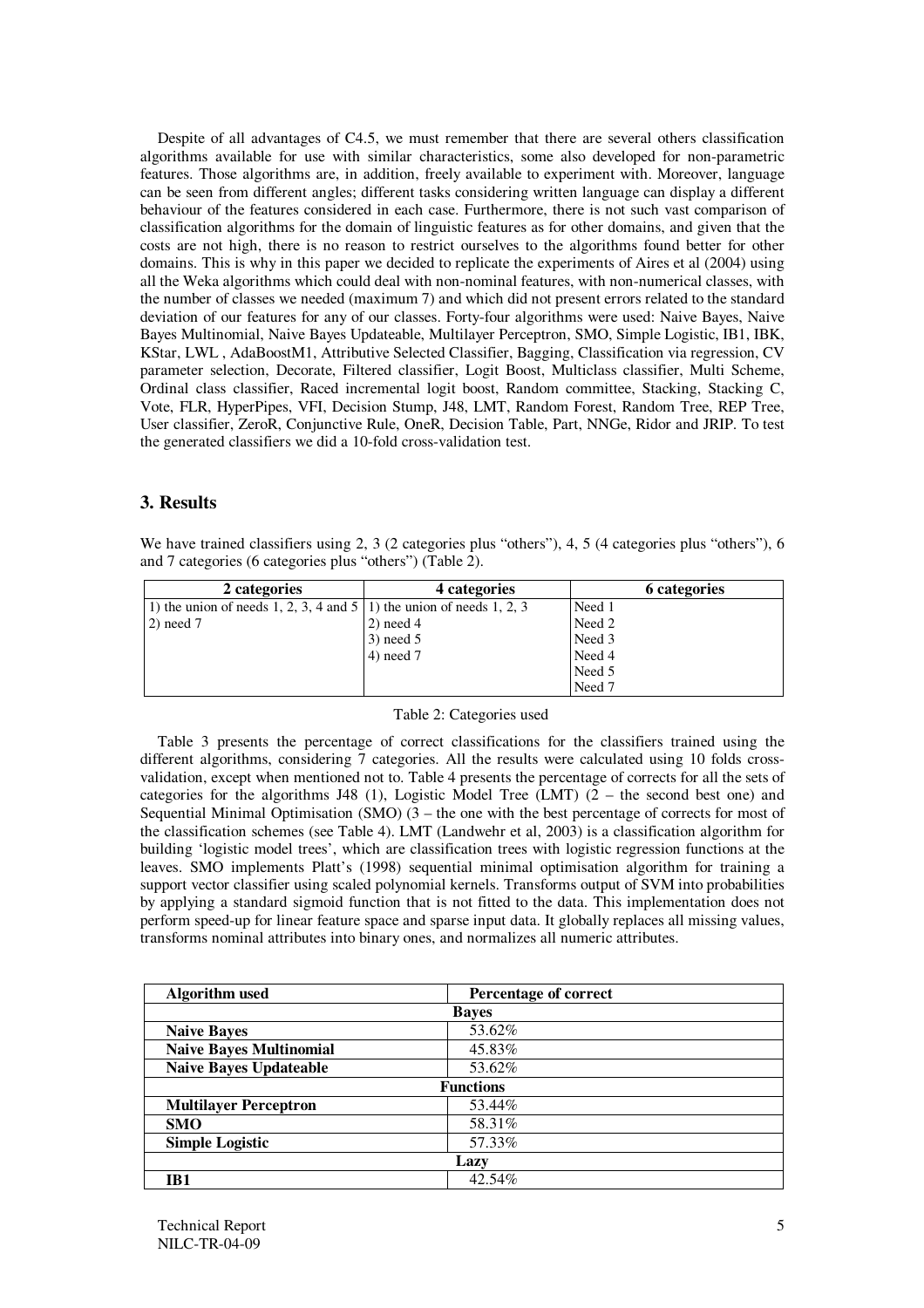| <b>IBK</b>                             | 42.54%       |  |  |  |  |
|----------------------------------------|--------------|--|--|--|--|
| <b>KStar</b>                           | 45.32%       |  |  |  |  |
| <b>LWL</b>                             | 39.98%       |  |  |  |  |
|                                        | Meta         |  |  |  |  |
| AdaBoostM1                             | 26.2%        |  |  |  |  |
| <b>Attributive Selected Classifier</b> | 13.7%        |  |  |  |  |
| <b>Bagging</b>                         | 54.9%        |  |  |  |  |
| <b>Classification via regression</b>   | 54.02%       |  |  |  |  |
| <b>CV</b> parameter selection          | 13.7%        |  |  |  |  |
| <b>Decorate</b>                        | 56.29%       |  |  |  |  |
| <b>Filtered classifier</b>             | 13.7%        |  |  |  |  |
| <b>Logit Boost</b>                     | 55.22%       |  |  |  |  |
| <b>Multiclass classifier</b>           | 13.7%        |  |  |  |  |
| <b>Multi Scheme</b>                    | 13.7%        |  |  |  |  |
| <b>Ordinal class classifier</b>        | 13.72%       |  |  |  |  |
|                                        | 13.7%        |  |  |  |  |
| Raced incremental logit boost          |              |  |  |  |  |
| <b>Random committee</b>                | 50.16%       |  |  |  |  |
| <b>Stacking</b>                        | 13.7%        |  |  |  |  |
| <b>Stacking C</b>                      | 13.7%        |  |  |  |  |
| Vote                                   | 13.7%        |  |  |  |  |
| <b>Misc</b>                            |              |  |  |  |  |
| <b>FLR</b>                             | 30.81%       |  |  |  |  |
| <b>HyperPipes</b>                      | 30,81%       |  |  |  |  |
| <b>VFI</b>                             | 47.8%        |  |  |  |  |
|                                        | <b>Trees</b> |  |  |  |  |
| <b>Decision Stump</b>                  |              |  |  |  |  |
| $J\overline{48}$                       | 45.32%       |  |  |  |  |
| <b>LMT</b>                             | 57.5342 %    |  |  |  |  |
| <b>Random Forest</b>                   | 54.28%       |  |  |  |  |
| <b>Random Tree</b>                     | 36.62%       |  |  |  |  |
| <b>REP Tree</b>                        | 47.55%       |  |  |  |  |
| <b>User classifier</b>                 | 13.7%        |  |  |  |  |
|                                        | <b>Rules</b> |  |  |  |  |
| ZeroR                                  | 13.7%        |  |  |  |  |
| <b>Conjunctive Rule</b>                | 25.73%       |  |  |  |  |
| $\overline{\text{OneR}}$               | 29.31%       |  |  |  |  |
| <b>Decision Table</b>                  | 44.36%       |  |  |  |  |
| Part                                   | 44.95%       |  |  |  |  |
| <b>NNGe</b>                            | 45.47%       |  |  |  |  |
| <b>Ridor</b>                           | 45.55%       |  |  |  |  |
| <b>JRIP</b>                            | 44.84%       |  |  |  |  |

### **Table 3: Percent of corrects with the seven categories for the forty-four algorithms 7**

Figure 3 shows precision and recall results divided by needs for the algorithms J48 (1), LMT (2) and  $SMO(3)$ .

| <b>Number of categories</b> | Percentage of correct1 | Percentage of correct2   Percentage of correct3 |            |
|-----------------------------|------------------------|-------------------------------------------------|------------|
| 2 categories                | 90.93%                 | 93.8356 %                                       | 93.379 $%$ |
| 3 categories                | 76.97%                 | 82.9746 %                                       | 81.9961 %  |
| 4 categories                | 65.06%                 | 71.9178 %                                       | 73.7443 %  |
| 5 categories                | 56.56%                 | 64.9706 %                                       | 67.9061 %  |
| <b>6</b> categories         | 52.01%                 | 62.7854 %                                       | 63.6986 %  |
| 7 categories                | 45.32%                 | 57.5342 %                                       | 58.31%     |

Table 4: Percent of corrects for the algorithms J48, LMT and SMO

<sup>7</sup> All the algorithms were trained with their Weka original settings.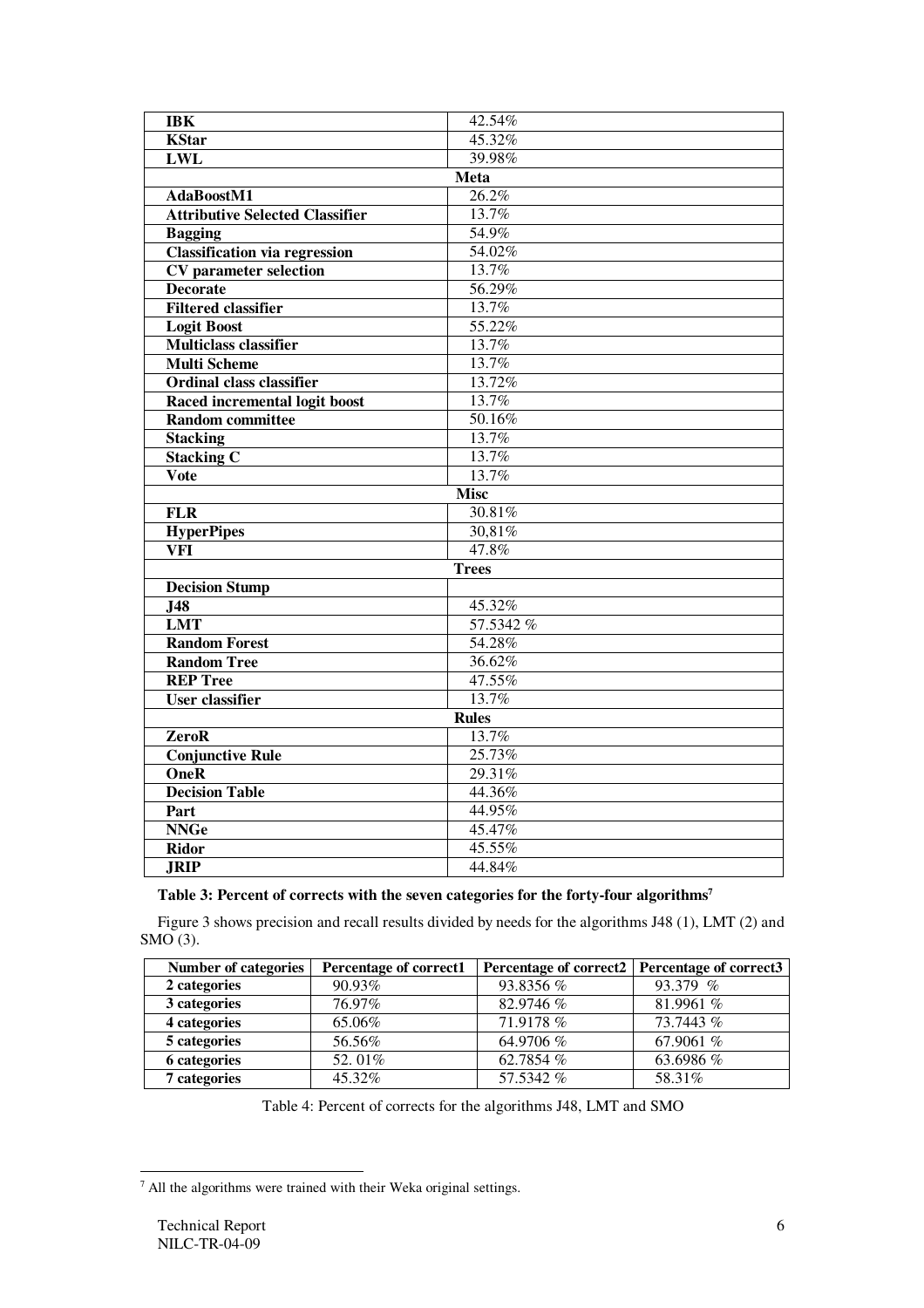The classification with 2 categories decides whether a page gives any kind of information about a topic or gives access to an online service. The corresponding resulting tree, which uses 10 features, is shown in Figure 2.

| feature $25 \le 2.578269$                                                            |
|--------------------------------------------------------------------------------------|
| feature $34 \le 0.453858$                                                            |
| feature $33 \le 0.053419$<br>L                                                       |
| feature $22 \le 0.041494$                                                            |
| feature $\epsilon$ = 4.481243: Need 7 (16.0)<br>$\perp$ $\perp$                      |
| feature $6 > 4.481243$ : Need $12345$ (2.0)<br>$\begin{array}{ccc} \end{array}$      |
| feature $22 > 0.041494$ : Need 12345 (3.0/1.0)                                       |
| feature $33 > 0.053419$ : Need $7(33.0)$                                             |
| feature $34 > 0.453858$ : Need $12345(3.0)$                                          |
| feature $25 > 2.578269$                                                              |
| feature $\epsilon$ = 11.322034                                                       |
| feature $14 \le 0.451467$                                                            |
| feature $28 \le 0.287356$                                                            |
| feature $31 \le 0.613027$<br>$\Box$                                                  |
| $\begin{array}{c} \begin{array}{c} \end{array}$<br>feature 43 <= 0: Need 12345 (8.0) |
| feature $43 > 0$ : Need $7(11.0/1.0)$<br>$\mathbf{I}$                                |
|                                                                                      |
| feature $31 > 0.613027$ : Need $12345(24.0)$                                         |
| feature $28 > 0.287356$                                                              |
| feature $14 \le 0.344828$ : Need 7 (14.0/3.0)<br>L                                   |
| feature $14 > 0.344828$ : Need $12345(2.0)$                                          |
| feature $14 > 0.451467$ : Need $12345(25.0)$                                         |
| feature $9 > 11.322034$ : Need 12345 (297.0/2.0)                                     |

Figure 2: J48 tree to classify in 2 categories

|                     | Precision1 | Recall1 | Precision2 | Recall <sub>2</sub> | Precision3 | Recall3 |
|---------------------|------------|---------|------------|---------------------|------------|---------|
| 2 categories        |            |         |            |                     |            |         |
| Need12345           | 0.94       | 0.951   | 0.949      | 0.978               | 0.952      | 0.97    |
| Need7               | 0.739      | 0.699   | 0.871      | 0.74                | 0.833      | 0.753   |
| 3 categories        |            |         |            |                     |            |         |
| Need12345           | 0.866      | 0.901   | 0.856      | 0.959               | 0.85       | 0.959   |
| Need <sub>7</sub>   | 0.636      | 0.671   | 0.736      | 0.726               | 0.688      | 0.753   |
| Others              | 0.426      | 0.315   | 0.7        | 0.288               | 0.737      | 0.192   |
| 4 categories        |            |         |            |                     |            |         |
| Need123             | 0.737      | 0.781   | 0.768      | 0.863               | 0.761      | 0.872   |
| Need4               | 0.556      | 0.479   | 0.683      | 0.562               | 0.719      | 0.562   |
| Need <sub>5</sub>   | 0.431      | 0.384   | 0.491      | 0.356               | 0.561      | 0.438   |
| Need <sub>7</sub>   | 0.692      | 0.74    | 0.747      | 0.808               | 0.808      | 0.808   |
| 5 categories        |            |         |            |                     |            |         |
| Need123             | 0.663      | 0.63    | 0.705      | 0.817               | 0.707      | 0.872   |
| Need4               | 0.57       | 0.671   | 0.603      | 0.562               | 0.75       | 0.534   |
| Need <sub>5</sub>   | 0.278      | 0.274   | 0.491      | 0.384               | 0.5        | 0.411   |
| Need7               | 0.553      | 0.644   | 0.714      | 0.753               | 0.704      | 0.781   |
| Others              | 0.35       | 0.288   | 0.527      | 0.397               | 0.625      | 0.411   |
| <b>6</b> categories |            |         |            |                     |            |         |
| Need1               | 0.395      | 0.428   | 0.61       | 0.493               | 0.547      | 0.479   |
| Need <sub>2</sub>   | 0.446      | 0.452   | 0.708      | 0.699               | 0.658      | 0.658   |
| Need <sub>3</sub>   | 0.478      | 0.438   | 0.541      | 0.63                | 0.58       | 0.644   |
| Need4               | 0.632      | 0.589   | 0.63       | 0.63                | 0.704      | 0.685   |
| Need <sub>5</sub>   | 0.358      | 0.329   | 0.533      | 0.548               | 0.538      | 0.575   |
| Need <sub>7</sub>   | 0.671      | 0.699   | 0.757      | 0.767               | 0.803      | 0.781   |
| 7 categories        |            |         |            |                     |            |         |
| Need1               | 0.409      | 0.521   | 0.522      | 0.493               | 0.542      | 0.534   |
| Need <sub>2</sub>   | 0.411      | 0.411   | 0.563      | 0.493               | 0.609      | 0.534   |
| Need <sub>3</sub>   | 0.507      | 0.493   | 0.568      | 0.685               | 0.53       | 0.603   |
| Need4               | 0.577      | 0.562   | 0.648      | 0.63                | 0.676      | 0.63    |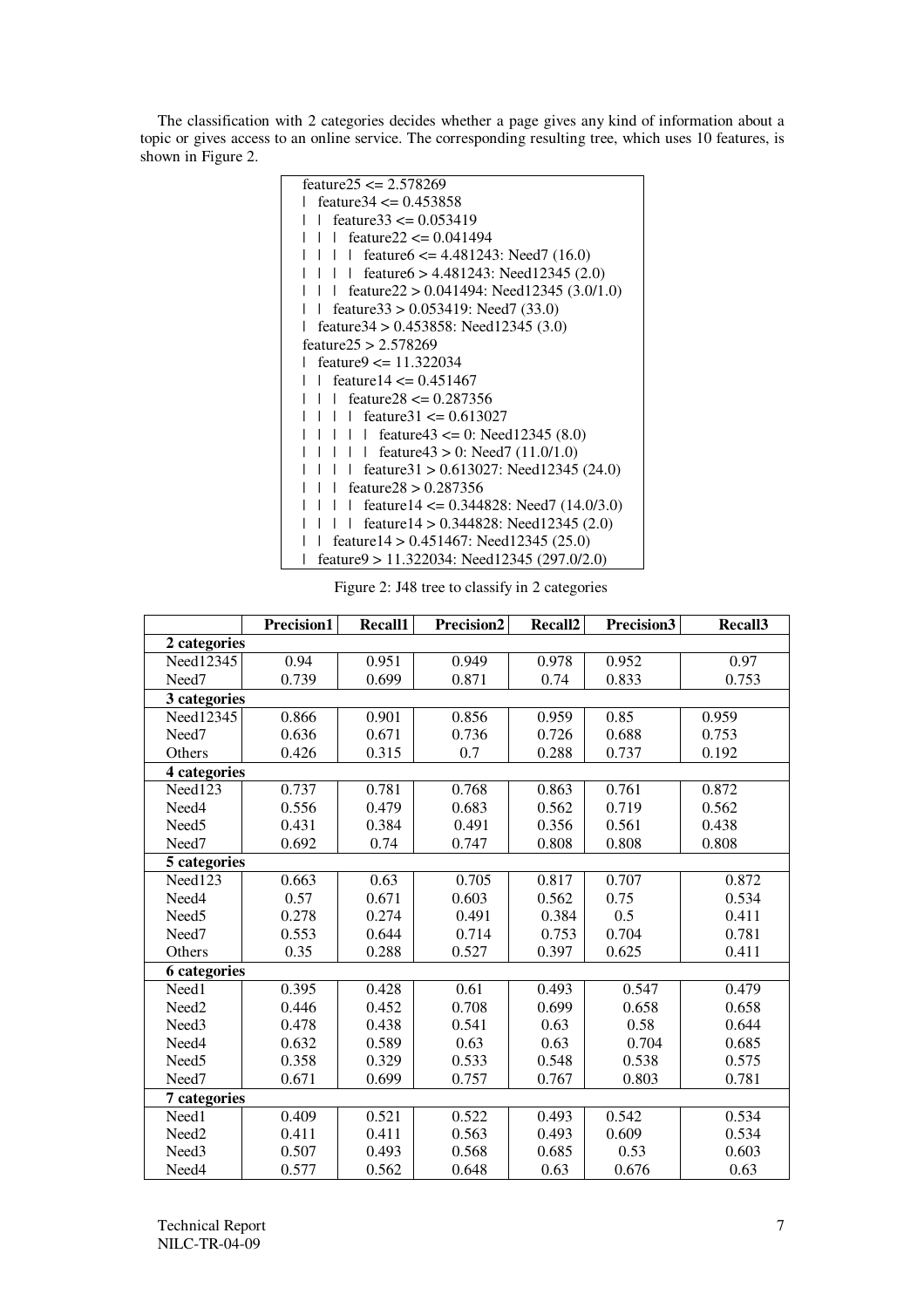| Need <sub>5</sub> | 0.361 | 0.301 | 0.507 | 0.521 | 0.539 | 0.562 |
|-------------------|-------|-------|-------|-------|-------|-------|
| Need7             | 0.606 | 0.589 | 0.707 | 0.795 | 0.655 | 0.781 |
| Others            | 0.296 | 0.288 | 0.484 | 0.411 | 0.525 | 0.438 |

Figure 3: Accuracy by class for the 6 classifications for the algorithms J48, LMT and SMO

The classification with 4 categories differentiates among information about something, someone or some company/institution/organization, news, and online services. Finally, the classification with 6 categories is the full one we have presented in Section 2.1, excluding type 6 that can be of any type of text or genre.

The class "others" contains text types like blogs, jokes, poetry, etc. Although it makes the classification task harder, it cannot be ignored, as is often done in works dealing with classifiers for closed domains or those not dealing with real world applications. Since we are going to use this work in *Linguarudo*, we will be dealing with many different texts that are not from the seven users'needs types considered in its dialogue interface. Then, examples from those different types should be used during classifier training to be able to reliably identify the seven types vs. the others not catered for by *Linguarudo*.

Using a cross-validation strategy we obtain worse but more reliable figures. For example, for seven categories, using 90% of the corpus for training and 10% for testing we got 49.42% of correct results against 45.32% using cross-validation and the algorithm J48. The same happened with the algorithms LMT and SMO, as we got 57.69 and 59.62% (respectively) of correct results against 57.53 and 58.31% (respectively) using cross-validation.

# **4. Discussion and Further Work**

The work reported in Aires et al. (2004) can be considered preliminary, but it is the first, as far as we know, that tried to automatically categorise, in terms of user needs, the texts in Portuguese on the Web (actually, for the best our knowledge, it is the first one for any language, no matter this having been pointed out as relevant in (Broder, 2002)). Our hypothesis behind that paper was that it is going to be easier for an user to choose among types of needs than between genres or text types; this has to be confirmed later using a user-centred evaluation.

In the work presented on this paper we investigated the hypothesis that other algorithms could perform better than J48. We confirmed the initial results presented in Aires et al. (2004), where some algorithms performed better for the classification in 7 categories. For this paper we investigated thirtytwo more algorithms for the classification in 7 categories and evaluated LMT and SMO (the two best ones) for the other four classification schemes (in 2, 3, 4, 5 and 6 categories). Fourteen of the thirty-two new algorithms achieved, regarding percentage of corrects, the same as (one of them) or better than (13 of them) J48.

SMO achieved better results for the classification in 4, 5, 6 and 7 categories, while LMT achieved better results for the classification in 2 and 3 categories. However, the difference on the percentage of corrects for the classification in 2 and 3 categories on both algorithms is very small. We believe that this does not justify choosing one algorithm for two schemes of classification and other one for the rest.

The best 2 algorithms for our task, SMO and LMT, don't have an output as easy to understand as J48. The functions used on their output can be easily used in our application, but they can not be as easily interpreted as simple rules, especially because of the weights used on them.

Nevertheless, it was shown that it is possible to discriminate reliably at least among some of the categories, and this should have a positive impact on the usability of a Web system. Just to separate between pages that give information and those that offer services (a task with a success rate of 90.95%, 93.83%, 93.38%, respectively in J48, LMT and SMO) seems intuitively useful.

The fact that there are other more precise algorithms than the J48 for our task (classification of web texts according to users´ needs) is going to be considered in our future work. The next experiments will be done using SMO (the one with the best results in most cases) and J48. J48 will be still used to allow future comparison with our work. As further work we have the following agenda:

• to enrich and reclassify the corpus in order to accept the fact that texts can belong to more than one need 8 , and to increase it in size so that it may be employed later on also by other researchers in IR of Portuguese, following the general philosophy of Linguateca (www.linguateca.pt)

<sup>8</sup> See Santos (1998) for a general claim that linguistic classification should allow vagueness in membership, or vague categories.